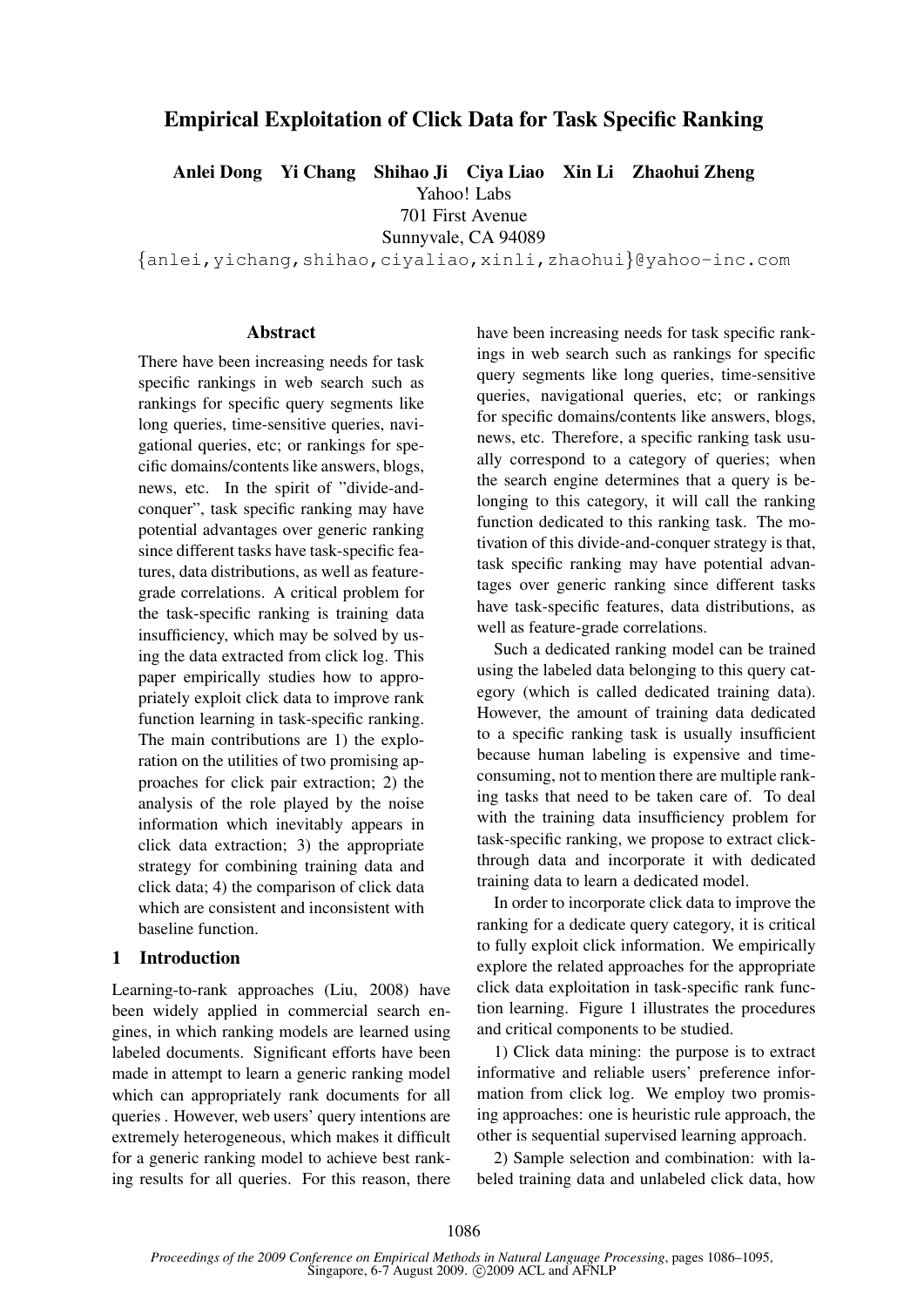

Task-specific ranking model

Figure 1: Framework of incorporating clickthrough data with training data to improve dedicated model for task-specific ranking.

to select and combine them so that the samples have the best utility for learning? As the data distribution for a specific ranking task is different from the generic data distribution, it is natural to select those labeled training samples and unlabeled click preference pairs which belong to this query category, so that the data distributions of training set and testing set are consistent for this category. On the other hand, we should keep in mind that: a) non-dedicated data, i.e, the data that does not belong the specific category, might also have similar distribution as the dedicated data. Such distribution similarity makes non-dedicated data also useful for task-specific rank function learning, especially for the scenario that dedicated training samples is insufficient. b) The quality of dedicated click data may be not as reliable as human labeled training data. In other words, there are some extracted click preference pairs that are inconsistent with human labeling while we regard human labeling as correct labeling.

3) Rank function learning algorithm: we use GBrank (Zheng et al., 2007) algorithm for rank function learning, which has proved to be one of the most effective up-to-date learning-to-rank algorithms; furthermore, GBrank algorithm also takes preference pairs as inputs, which will be illustrated with more details in the paper.

## 2 Related work

Learning to rank has been a promising research area which continuously improves web search relevance (Burges et al., 2005) (Zha et al., 2006) (Cao et al., 2007) (Freund et al., 1998) (Friedman, 2001) (Joachims, 2002) (Wang and Zhai, 2007) (Zheng et al., 2007). The ranking problem is usually formulated as learning a ranking function from preference data. The basic idea is to minimize the number of contradicted pairs in the training data, and different algorithm cast the preference learning problem from different point of view, for example, RankSVM (Joachims, 2002) uses support vector machines; RankBoost (Freund et al., 1998) applies the idea of boosting from weak learners; GBrank (Zheng et al., 2007) uses gradient boosting with decision tree; RankNet (Burges et al., 2005) uses gradient boosting with neural net-work. In (Zha et al., 2006), query difference is taken into consideration for learning effective retrieval function, which leads to a multi-task learning problem using risk minimization framework.

There are a few related works to apply multiple ranking models for different query categories. However, none of them takes click-through information into consideration. In (Kang and Kim, 2003), queries are categorized into 3 types, informational, navigational and transactional, and different models are applied on each query category.

a KNN method is proposed to employ different ranking models to handle different types of queries (Geng et al., 2008). The KNN method is unsupervised, and it targets to improve the overall ranking instead of the rank-ing for a certain query category. In addition, the KNN method requires all feature vector to be the same.

Quite a few research papers explore how to obtain useful information from click-through data, which could benefit search relevance (Carterette et al., 2008) (Fox et al., 2005) (Radlinski and Joachims, 2007) (Wang and Zhai, 2007). The information can be expressed as pair-wise preferences (Chapelle and Zhang, 2009) (Ji et al., 2009) (Radlinski et al., 2008), or represented as rank features (Agichtein et al., 2006). Task-specific ranking relies on the accuracy of query classification. Query classification or query intention identification has been extensively studied in (Beitzel et al., 2007) (Lee et al., 2005) (Li et al., 2008) (Rose and Levinson, 2004). How to combine editorial data and click data is well discussed in (Chen et al., 2008) (Zheng et al., 2007). In addition, how to use click data to improve ranking are also exploited in personalized or preference-based search (Coyle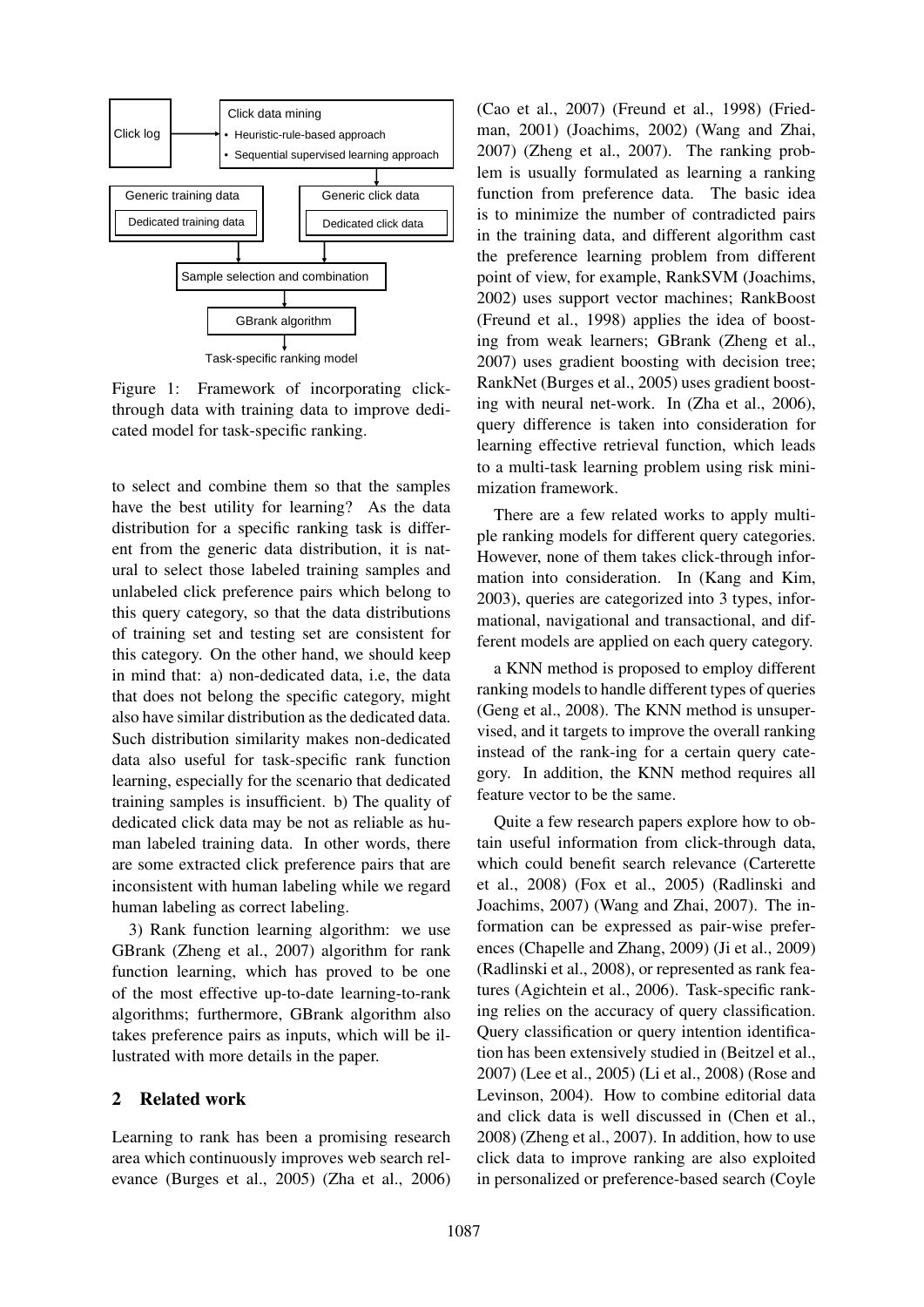Table 1: Statistics of click occurrences for heuristic rule approach.

| imp  | impression, number of occurrence of the tuple   |  |  |
|------|-------------------------------------------------|--|--|
| cc   | number of occurrence of the tuple where two     |  |  |
|      | documents both get clicked                      |  |  |
| ncc  | number of occurrence of the tuple where $url_1$ |  |  |
|      | is not clicked but url <sub>2</sub> is clicked  |  |  |
| cnc  | number of occurrence of the tuple where $url_1$ |  |  |
|      | is clicked but url <sub>2</sub> is not clicked  |  |  |
| ncnc | number of occurrence of the tuple where $url_1$ |  |  |
|      | and $url_2$ are not clicked                     |  |  |

and Smyth, 2007) (Glance, 2001) (R. Jin, 2008).

### 3 Technical approach

This section presents the related approaches in Figure 1. In Section 4, we will make deeper analysis based on experimental results.

#### 3.1 Click data mining

We use two approaches for click data mining, whose outputs are preference pairs. A *preference pair* is defined as a tuple  $\{ \langle x_q, y_q \rangle | x_q \rangle | y_q \}$ , which means for the query q, the document  $x_q$  is more relevant than  $y_a$ . We need to extract informative and reliable preference pairs which can be used to improve rank function learning.

#### 3.1.1 Heuristic rule approach

We use heuristic rules to extract skip-above pairs and skip-next pairs, which are similar to Strategy 1 (click  $>$  skip above) and Strategy 5 (click  $>$  noclick next) proposed in (Joachims et al., 2005). To reduce the misleading effect of an individual click behavior, click information from different query sessions is aggregated before applying heuristic rules. For a tuple  $(q, \text{url}_1, \text{url}_2, \text{pos}_1, \text{pos}_2)$  where q is query,  $url_1$  and  $url_2$  are urls representing two documents,  $pos_1$  and  $pos_2$  are ranking positions for the two documents with  $pos_1 \prec pos_2$  meaning url<sub>1</sub> has higher rank than url<sub>2</sub>, the statistics for this tuple are listed in Table 1.

*Skip-above pair extraction*: if *ncc* is much larger than *cnc*, and  $\frac{cc}{imp}$ ,  $\frac{ncnc}{imp}$  is much smaller than 1, that means, when  $url_1$  is ranked higher than  $url_2$  in query q, most users click url<sub>2</sub> but not click  $url_1$ . In this case, we extract a skip-above pair, i.e.,  $url_2$  is more relevant than  $url_1$ . In order to have highly accurate skip-above pairs, a set of thresh-

Table 2: Skip-above pairs count vs. human judgements (e.g., the element in the third row and second column means we have 40 skip-above pairs with "excellent"  $url_1$  and "perfect"  $url_2$ ). P: perfect; E: excellent; G: good; F: fair; B: bad.

|                | P  | E  | G   | F              | B              |
|----------------|----|----|-----|----------------|----------------|
| $\overline{P}$ | 13 | 13 | 12  | 4              | 0              |
| E              | 40 | 44 | 16  | $\overline{c}$ | $\overline{c}$ |
| G              | 27 | 53 | 103 | 29             | 8              |
| $\overline{F}$ | 10 | 15 | 43  | 27             | 5              |
| B              |    |    |     | 20             | 14             |

Table 3: Skip-next pairs vs. human judgements (e.g., the element in the third row and second column means we have 10 skip-next pairs with "excellent"  $url_1$  and "perfect"  $url_2$ ). P: perfect; E: excellent; G: good; F: fair; B: bad.

|              | P   | E   | G   | $\mathbf{F}$ | B  |
|--------------|-----|-----|-----|--------------|----|
| P            | 126 | 343 | 225 | 100          | 35 |
| E            | 10  | 71  | 84  | 37           | 12 |
| G            | 6   | 9   | 116 | 56           | 21 |
| $\mathbf{F}$ |     | 5   | 17  | 29           | 14 |
| B            |     |     |     | 2            | 5  |

olds are applied to only extract the pairs that have high impression and ncc is larger enough than cnc.

*Skip-next pair extraction*: if  $pos_1 = pos_2 - 1$ , *cnc* is much larger than *ncc*, and  $\frac{cc}{imp}$ ,  $\frac{ncnc}{imp}$  is much smaller than 1, that means, in most of cases when url<sub>2</sub> is ranked just below url<sub>1</sub> in query q, most users click  $url_1$  but not click  $url_2$ . In this case, we regard this tuple as a skip-next pair.

To test the accuracy of preference pairs, we ask editors to judge some randomly selected pairs from skip-above pairs and skip-next pairs. Editors label each query-url pair using five grades according to relevance: perfect, excellent, good, fair, bad. Table 2 shows skip-above pair distribution. The diagonal elements have high values, which are for tied pairs labeled by editors but determined as skip-above pairs from heuristic rules. Higher values appear in the left-bottom triangle than in the right-top triangle, because there are more skipabove preferences agreed with editors than disagreed with editors. Summing up the tied pairs, agreed and disagreed pairs, 44% skip-above preference judgments agree with editors, 18% skipabove preference judgments disagree with editors,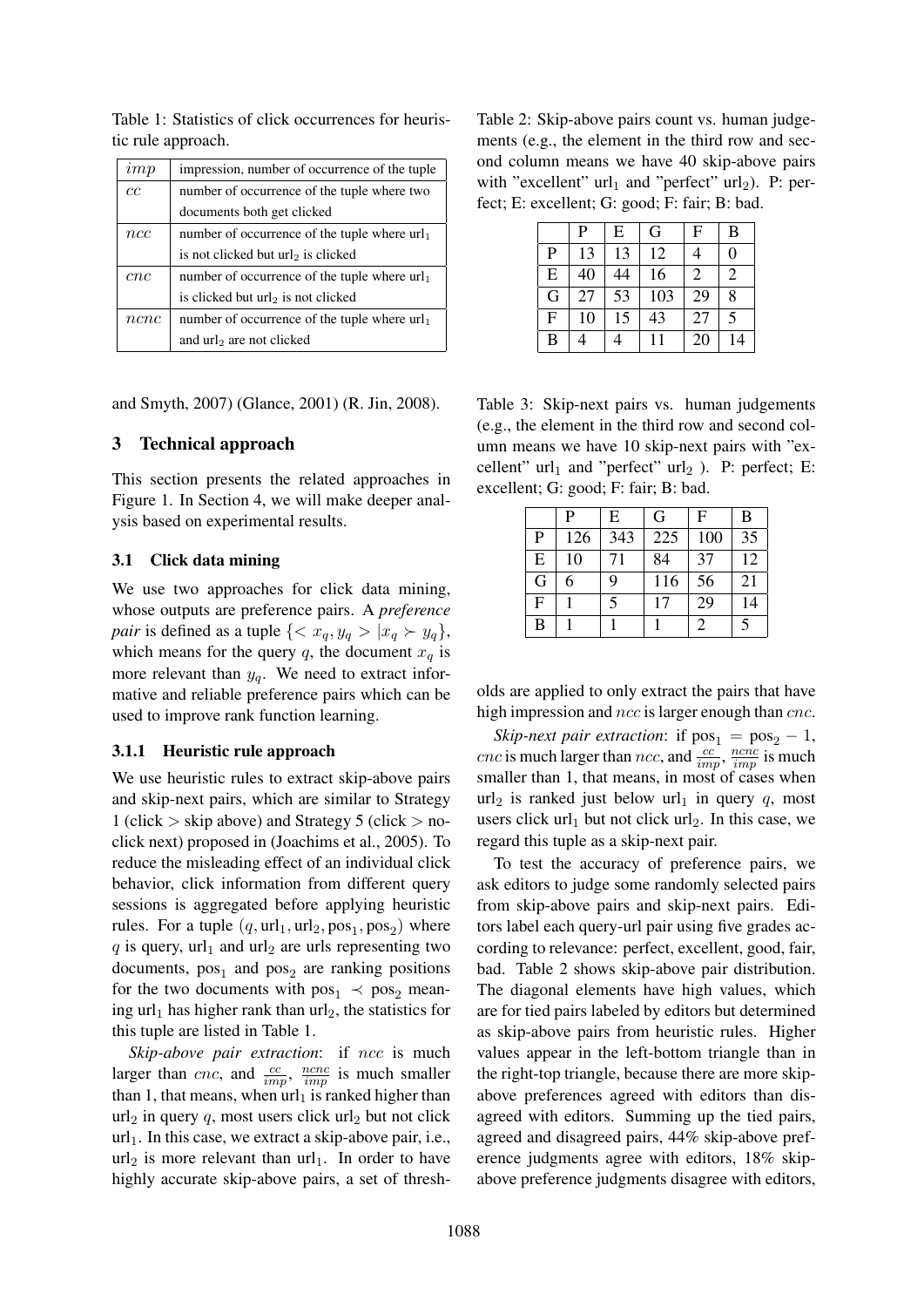and there are 38% skip-above pairs judged as tie pairs by editors.

Table 3 shows skip-next pair distribution. Summing up the tied pairs, agreed and disagreed pairs, 70% skip-next preference judgments agree with editors, 4% skip-next preference judgments disagree with editors, and 26% skip-next pairs judged as tie pairs by editors.

Therefore, skip-next pairs have much higher accuracy than skip-above. That is because in a search engine that already has a good ranking function, it is much easier to find a correct skipnext pairs which are consistent with the search engine than to find a correct skip-above pairs which are contradictory to the search engine. Skip-above and skip-next preferences provide us two kinds of users's feedbacks which are complementary: skipabove preferences provide us the feedback that the user's vote is contradictory to the current ranking, which implies the current relative ranking should be reversed; skip-next preferences shows that the user's vote is consistent with the current ranking, which implies the current relative ranking should be maintained with high confidence provided by users' vote.

## 3.1.2 Sequential supervised learning

The click modeling by sequential supervised learning (SSL) was proposed in (Ji et al., 2009), in which user's sequential click information is exploited to extract relevance information from click-logs. This approach is reliable because 1) the sequential click information embedded in an aggregation of user clicks provides substantial relevance information of the documents displayed in the search results, and 2) the SSL is supervised learning (i.e., human judgments are provided with relevance labels for the training).

The SSL is formulated in the framework of global ranking (Qin et al., 2008). Let  $\mathbf{x}^{(q)} = \{x_1^{(q)}\}$  $\binom{q}{1}, x_2^{(q)}$  $\{a_2^{(q)}, \ldots, x_n^{(q)}\}$  represent the documents retrieved with a query q, and  $y^{(q)} =$  $\{y_1^{(q)}\}$  $y_1^{(q)}, y_2^{(q)}$  $\{a_2^{(q)}, \ldots, y_n^{(q)}\}$  represent the relevance labels assigned to the documents. Here  $n$  is the number of documents retrieved with q. Without loss of generality, we assume that  $n$  is fixed and invariant with respect to different queries. The SSL determines to find a function  $F$  in the form of  $y^{(q)} = F(x^{(q)})$  that takes all the documents as its inputs, exploiting both local and global information among the documents, and predict the relevance labels of all the document *jointly*. This is distinct to most of learning to rank methods that optimize a ranking model defined on a single document, i.e., in the form of  $y_i^{(q)} = f(x_i^{(q)})$  $\binom{(q)}{i}$  $\forall i = 1, 2, \ldots, n$ . This formulation of the SSL is important in extracting relevance information from user click data since users' click decisions among different documents displayed in a search session tend to rely not only on the relevance judgment of a single document, but also on the *relative* relevance comparison among the documents displayed; and the global ranking framework is wellformulated to exploit both local and global information from an aggregation of user clicks.

The SSL aggregates all the user sessions for the same query into a tuple  $\leq$ query, *n*-document list, and an aggregation of user clicks>. Figure 2 illustrates the process of feature extraction from an aggregated session, where  $\mathbf{x}^{(q)}$  =  $\{x_1^{(q)}\}$  $\binom{q}{1}, x_2^{(q)}$  $\{a_2^{(q)}, \ldots, x_n^{(q)}\}$  denotes a sequence of feature vectors extracted from the aggregated session, with  $x_i^{(q)}$  $i^{(q)}$  representing the feature vector extracted for document i. Specifically, to form feature vector  $x_i^{(q)}$  $i^{(q)}$ , first a feature vector  $x_{i,j}^{(q)}$  is extracted from each user  $j$ 's click information, and  $j \in \{1, 2, \dots\}$ , then  $x_i^{(q)}$  $i^{(q)}$  is formed by averaging over  $x_{i,j}^{(q)}, \forall j \in \{1, 2, \dots\},$  i.e.,  $x_{i}^{(q)}$  $i^{(q)}$  is actually an aggregated feature vector for document *i*. Table 4 lists all the features used in the SSL modeling. Note that some features are statistics independent of temporal information of the clicks, such as "Position" and "Frequency", while other features reply on their surrounding documents and the click sequences. We use 90,000 query-url pairs to train the SSL model, and 10,000 query-url pairs for best model selection.

With the sequential click modeling discussed above, several sequential supervised algorithms, including the conditional random fields (CRF) (Lafferty et al., 2001), the sliding window method and the recurrent sliding window method (Dietterich, 2002), are explored to find a global ranking function  $F$ . We omit the details but refer one to (Ji et al., 2009). The emphasis here is on the importance to adapt these algorithms to the ranking problem.

After training, the SSL model can be used to predict the relevance labels of all the documents in a new aggregated session, and thus pair-wise preference data can be extracted, with the score difference representing the confidence of preference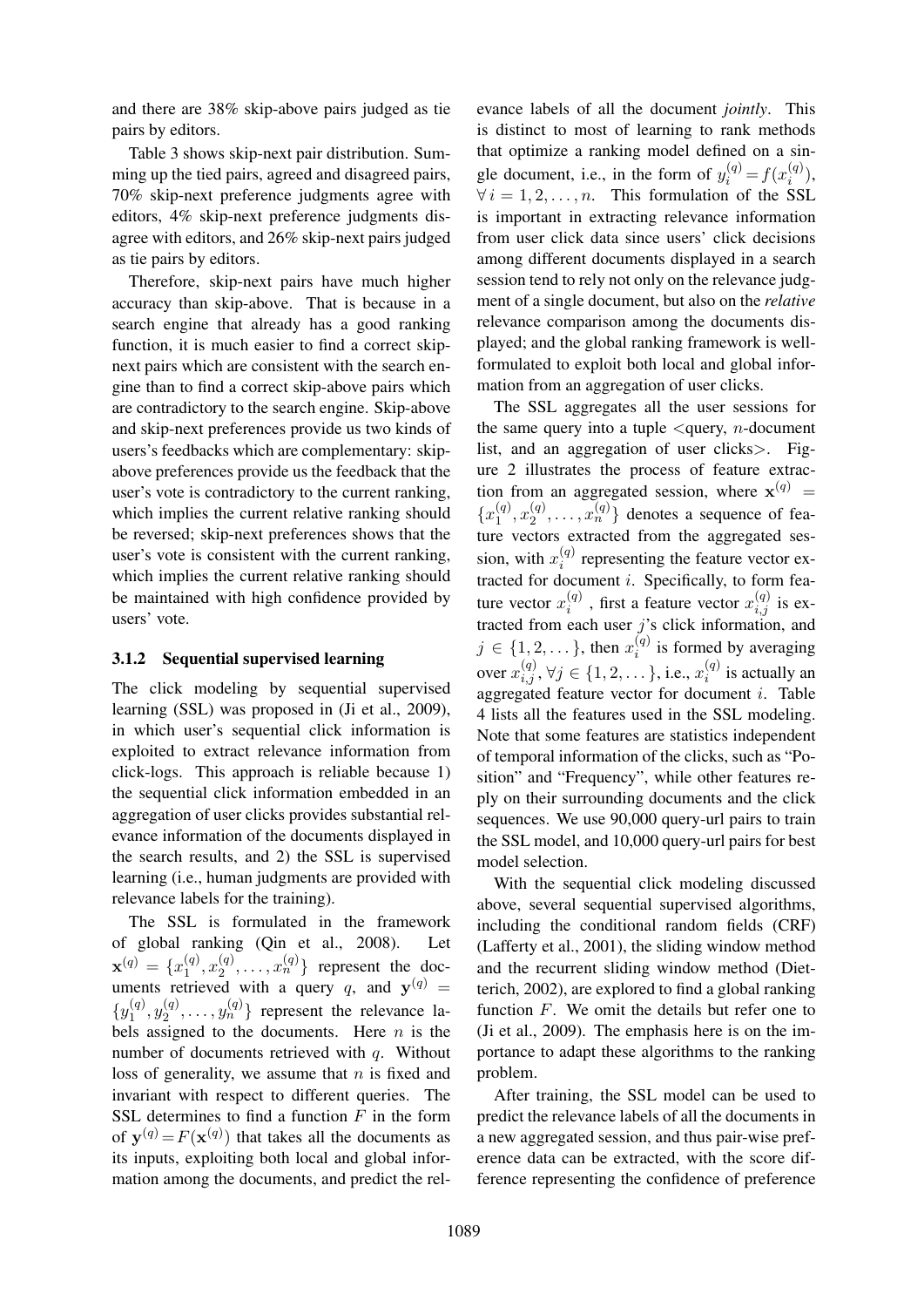

Figure 2: An illustration of feature extraction for an aggregated session for SSL approach.  $\mathbf{x}^{(q)}$  denotes an extracted sequence of feature vectors, and  $\mathbf{y}^{(q)}$  denotes the corresponding label sequence that is assigned by human judges for training.

Table 4: Click features used in SSL model.

| Position              | Position of the document                   |  |
|-----------------------|--------------------------------------------|--|
|                       | in the result list                         |  |
| ClickRank             | Rank of 1st click of doc. in click seq.    |  |
| Frequency             | Average number of clicks for this doc.     |  |
| FrequencyRank         | Rank in the list sorted by num. of clicks  |  |
| <b>IsNextClicked</b>  | 1 if next position is clicked, 0 otherwise |  |
| <b>IsPreClicked</b>   | 1 if previous position is clicked,         |  |
|                       | 0 otherwise                                |  |
| <b>IsAboveClicked</b> | 1 if there is a click above, 0 otherwise   |  |
| <b>IsBelowClicked</b> | 1 if there is a click below, 0 otherwise   |  |
| ClickDuration         | Time spent on the document                 |  |

prediction. For the reason of convenience, we also call the preference pairs contradicting with production ranking as skip-above pairs and those consistent with production ranking as skip-next pairs, so that we can analyze these two types of preference pairs respectively.

### 3.2 Modeling algorithm

The basic idea of GBrank (Zheng et al., 2007) is that if the ordering of a preference pair by the ranking function is contradictory to this preference, we need to modify the ranking function along the direction by swapping this prefence pair. Preferences pairs could be generated from labeled data, or could be extracted from click data. For each preference pair <  $x, y >$  in the available preference set  $S =$  ${ < x_i, y_i > |x_i \succ y_i, i = 1, 2, ..., N}, x \text{ should}$ be ranked higher than y. In GBrank algorithm, the problem of learning ranking functions is to compute a ranking function  $h$ , so that  $h$  matches the set of preference, i.e,  $h(x_i) \geq h(y_i)$ , if  $x \succ y$ ,

 $i = 1, 2, ..., N$  as many as possible. The following loss function is used to measure the risk of a given ranking function h.

$$
R(h) = \frac{1}{2} \sum_{i=1}^{N} (\max\{0, h(y_i) - h(x_i) + \tau\})^2, \tag{1}
$$

where  $\tau$  is the margin between the two documents in the pair. To minimize the loss function,  $h(x)$  has to be larger than  $h(y)$  with the margin  $\tau$ , which can be chosen as constant value, or as dynamic values varying with pairs. When pair-wise judgments are extracted from editors' labels with different grades, pair-wise judgments can include grade difference, which can further be used as margin  $\tau$ . The GBrank algorithm is illustrated in Algorithm 1, and two parameters need to be determined: the shrinkage factor  $\eta$  and the number of iteration.

| <b>Algorithm 1 GBrank algorithm.</b>                                 |
|----------------------------------------------------------------------|
| Start with an initial guess $h_0$ , for $m = 1, 2, $                 |
| 1. Construct a training set: for each $\langle x_i, y_i \rangle \in$ |
| <i>S</i> , derive $(x_i, \max\{0, h_{m-1}(y_i) - h_{m1}(x_i) + \})$  |
| $\tau$ }), and                                                       |
| $(y_i, -\max\{0, h_{m-1}(y_i) - h_{m_1}(x_i) + \tau\}).$             |
| 2. Fit $h_m$ by using a base regressor with the                      |
| above training set.                                                  |
| 3. $h_m = h_{m-1} + \eta s_m h_m(x)$ , where $s_m$ is found          |
| by line search to minimize the object function,                      |
| $\eta$ is shrinkage factor.                                          |

### 3.3 Sample selection and combination

We use a straightforward approach to learn ranking model from the combined data, which is illustrated in Algorithm 2.

Algorithm 2 Learn ranking model by combining editorial data and click preference pairs.

# Input:

- Editorial absolute judgement data.
- Preference pairs from click data.
- 1. Extract preference pairs from labeled data with absolute judgement.
- 2. Select and combine preference pairs from click data and labeled data.
- 3. Learn GBrank model from the combined preference pairs.

Absolute judgement on labeled data contains (query, url) pairs with absolute grade values labeled by human. In Step 1, for each query with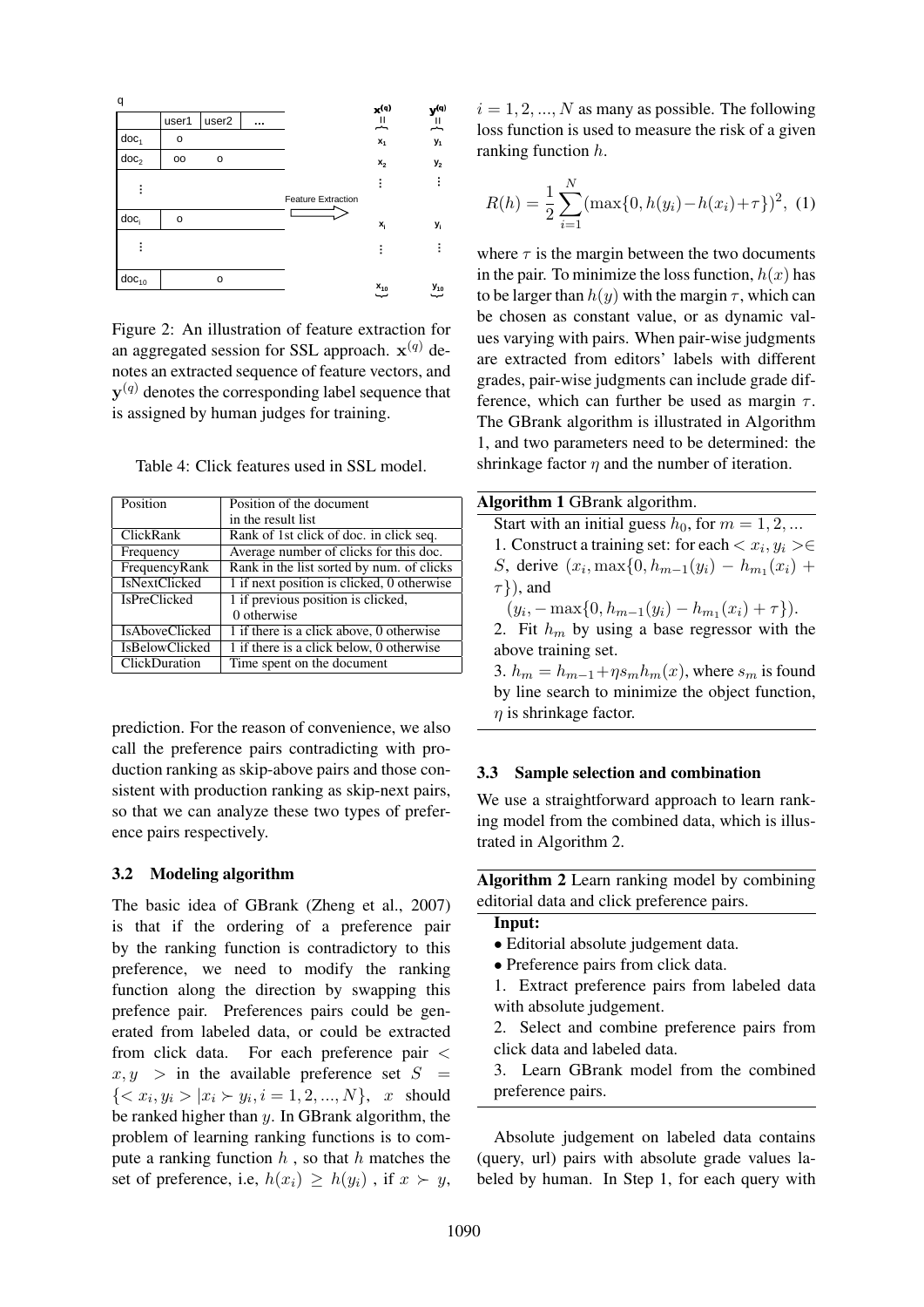$n_q$  query-url pairs with corresponding grades, { $\lt$ query,  $url_i$ , grade $_i > |i = 1, 2, \ldots, n_q\}$ , its preference pairs are extracted as

 $\{<\text{query}, \text{url}_i, \text{url}_j, \text{grade}_i - \text{grade}_j > |i, j = \}$  $1, 2, \ldots, n_q, i \neq j$ .

When combining human-labeled pairs and click preference pairs, we can give use different relative weights for these two data sources. The loss function becomes

$$
R(h) = \frac{w}{N_l} \sum_{i \in \text{Labeled}} (\max\{0, h(y_i) - h(x_i) + \tau\})^2
$$

$$
\frac{1 - w}{N_c} \sum_{i \in \text{Click}} (\max\{0, h(y_i) - h(x_i) + \tau\})^2, (2)
$$

where  $w$  is used to control the relative weights between labeled training data and click data,  $N_l$  is the number of training data pairs, and  $N_c$  is the number of click pairs. The margin  $\tau$  can be determined as grade difference for editor pairs, and be a constant parameter for click pairs.

Step 2 is critical for the efficacy of the approach. A few factors need to be considered:

1) data distribution: for the application of taskspecific ranking, our purpose is to improve ranking for the queries belonging to this category. An important observation is that the relevance patterns for the ranking within a specific category may have some unique characteristics, which are different from generic relevance ranking. Thus, it is reasonable to consider only using dedicated labeled training data and dedicated click preference data for training. The reality is that dedicated training data is usually insufficient, while it is possible that non-dedicated data can also help the learning.

2) click pair quality: it is inevitable there exist some incorrect pairs in the click preference pairs. Such incorrect pairs may mislead the learning. So overall, can the click preference pairs still help the learning for task-specific ranking? By our study, skip-above pairs usually contain more incorrect pairs compared with skip-above pairs. Does this mean skip-next pairs are always more helpful in improving learning than skip-above pairs?

3) click pair utility: use labeled training data as baseline, how much complimentary information can click pairs bring? This is determined by the methodology of click data mining approach.

While it is possible to achieve some learning improvement for task-specific ranking by using click pairs by a plausible method, we attempt to empirically explore the above interweaving factors for deeper understanding, in order to apply the most appropriate strategy to exploit click data on real-world applications of task-specific ranking.

### 4 Experiments

#### 4.1 Data set

*Query category*: in the experiments, we use long query ranking as an example of task-specific ranking, because it is commonly known that long query ranking has some unique relevance patterns compared with generic ranking. We define the long queries as the queries containing at least three tokens. The techniques and analysis proposed in this paper can be applied to other ranking tasks, such as rankings for specific query segments like timesensitive queries, navigational queries, or rankings for specific domains/contents like answers, blogs, news, as long as the tasks have their own characteristics of data distributions and discriminant rank features.

*Labeled training data*: we do experiments based on a data set for a commercial search engine, for which there are 16,797 query-url pairs (with 1,123 different queries) that have been labeled by editors. The proportion of long queries is about 35% of all queries. The data distribution of such long queries may be different from general data distribution, as it will be validated in the experiments below.

The human labeled data is randomly split into two sets: training set (8,831 query-url pairs, 589 queries), and testing set (7,966 query-url pairs, 534 queries). The training set will be combined with click preference pairs for rank function learning, and the testing set will be used to evaluate the efficacy of the ranking function. In the training set, there are 3,842 long query-url pairs (229 queries). At testing stage, the learned rank functions are applied only to the long queries in the testing data, as our concern in this paper is how to improve task-specific ranking, i.e., long query ranking in the experiment. In the testing data, there are 3,210 query-url pairs (193 queries) are long query data, which will be used to test rank functions.

*Click preference pairs*: using the two approaches of heuristic rule approach and sequential supervised approach, we extract click prefence pairs from the click log of the search engine. Each approach yields both skip-next and skip-above pairs, which are sorted by confidence descending order respectively.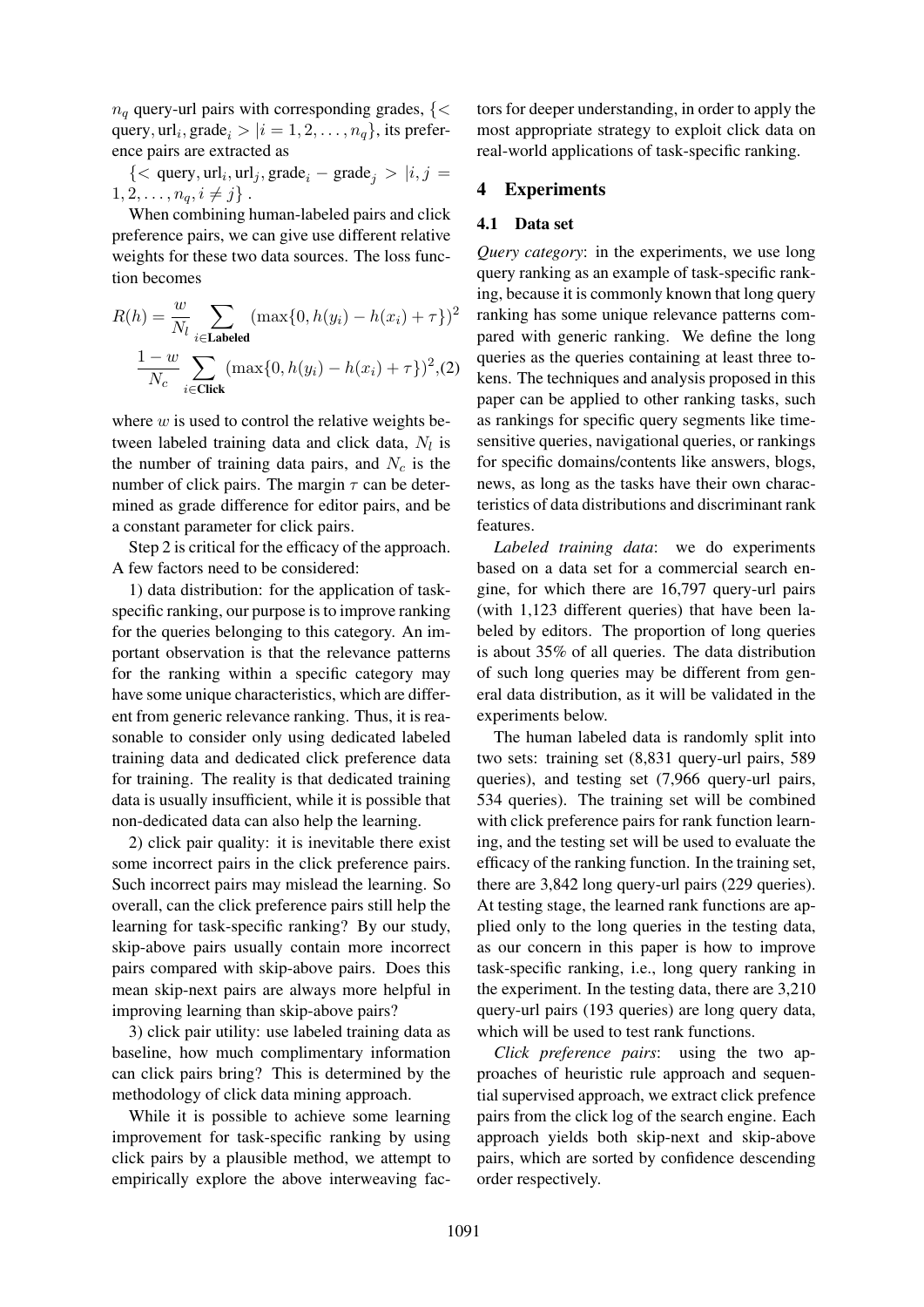Table 5: Use click data by heuristic rule approach (Data Selection: "N": not use; "D": use dedicated data; "G": use generic data. Data Source: "T": training data; "C": click data)

|      | <b>NT</b> | $\mathbf{w}$ , sinp none pairs<br>DT | <b>GT</b>       |
|------|-----------|--------------------------------------|-----------------|
| NC   | $\ln/a$   | 0.7736                               | 0.7813          |
| DC - |           | $\vert 0.7822 \vert 0.7906$ (1.2%)   | $0.7997(2.4\%)$ |
| GC.  |           | $0.7834 \mid 0.7908 \ (1.2\%)$       | 0.7950(1.7%)    |

(a) skip-next pairs

|  | (b) skip-above pairs |  |
|--|----------------------|--|

|               | NT | DT                                               | <b>GT</b>              |
|---------------|----|--------------------------------------------------|------------------------|
| $NC \mid n/a$ |    | 0.7736                                           | 0.7813                 |
|               |    | $DC   0.6649   0.7676 (-1.6%)$                   | $\vert 0.7748(-0.8\%)$ |
|               |    | GC   $0.6792$   $0.7656$ (-2.0%)   0.7989 (2.2%) |                        |

(b) skip-above pairs

### 4.2 Setup and measurements

We try different sample selection and combination strategies to train rank functions using GBrank algorithm. For the labeled training data, we either use generic data or dedicated data. For the click preference pairs, we also try these two options. Furthermore, as more click preference pairs may bring more useful information to help the learning while on the other hand, the more incorrect pairs may be given so that they mislead the learning, we try different amounts of these prefence pairs: 5,000, 10,000, 30,000, 50,000, 70,000 and 100,000 pairs.

We use NDCG to evaluate ranking model, which is defined as

$$
\text{NDCG}_n = Z_n \sum_{i=1}^n \frac{2^{r(i)} - 1}{\log(i+1)}
$$

where i is the position in the document list,  $r(i)$  is the score of Document i, and  $Z_n$  is a normalization factor, which is used to make the NDCG of ideal list be 1.

### 4.3 Results

Table 5 and 6 show the  $NDCG<sub>5</sub>$  results by using heuristic rule approach and SSL approach respectively. We do not present  $NDCG_1$  results due to space limitation, but  $NDCG<sub>1</sub>$  results have the similar trends as  $NDCG<sub>5</sub>$ .

*Baseline by training data*: there are two baseline functions by using training data sets 1) use dedicated training data (DT),  $NDCG<sub>5</sub>$  on the testing set by the rank function is 0.7736; 2) use generic training data (GT),  $NDCG<sub>5</sub>$  is 0.7813. It is reasonable that using generic training data is Table 6: Use click data by SSL approach (Data Selection: "N": not use; "D": use dedicated data; "G": use generic data. Data Source: "T": training data; "C": click data)

| (a) skip-next pairs |  |
|---------------------|--|
|                     |  |

|     | <b>NT</b> | DT                                             | <b>GT</b>                                           |
|-----|-----------|------------------------------------------------|-----------------------------------------------------|
| NC. | n/a       | 0.7736                                         | 0.7813                                              |
| DC. |           | $0.7752 \mid 0.7933(1.5\%) \mid 0.7936(1.5\%)$ |                                                     |
| GC  |           |                                                | $0.7624 \mid 0.7844(0.4\%) \mid 0.7914(1.2\%) \mid$ |

(b) skip-above pairs

|    | <b>NT</b> | DT                                           | <b>GT</b>               |
|----|-----------|----------------------------------------------|-------------------------|
| NC | n/a       | 0.7736                                       | 0.7813                  |
| DC |           | $0.6756 \pm 0.7636$ (-2.2%)                  | $\vert 0.7784 (-0.3\%)$ |
| GC |           | $0.6860$   $0.7717$ (-1.2%)   0.7774 (-0.5%) |                         |

better than only using dedicated training data, because the distributions of non-dedicated data and dedicated data share some similarity. As the dedicated training data is insufficient, the adoption of the extra non-dedicated data helps the learning. We compare learning results with Baseline 2) (use generic training data, the slot of  $NC + GT$  in the tables), which is the higher baseline.

*Baseline by click data*: we then study the utilities of click preference pairs by using them alone for training without using labeled training data. In Table 5 and 6, each of the  $NDCG<sub>5</sub>$  results using click preference pairs is the highest  $NDCG<sub>5</sub>$ value over the cases of using different amounts of pairs (5000, 10,000, 30,000, 50,000, 70,000 and 100,000 pairs). The results regarding the pairs amounts are illustrated in Figure 3, which will help us to analyze the results more deeply.

If we only use click preference pairs for training (the two table slots DC+NT and GC+NT, corresponding to using dedicated click preference pairs and generic click pairs respectively), the best case is using skip-next pairs extracted by heuristic rule approach (Table  $5$  (a)). It is not surprising that skip-next pairs outperform skip-above pairs because there are significantly lower percentage of incorrect pairs in skip-next pairs compared with skip-above pairs. It is a little bit surprising that the case of DC+NT has no dominant advantage over GC+NT as we expected. For example, in Table 5 (a), the NDCG<sub>5</sub> values  $(0.7822 \text{ and } 0.7834)$ are very close to each other. However, in Figure 3, we find that with the same amount of pairs, when we use 30,000 or fewer pairs, using dedi-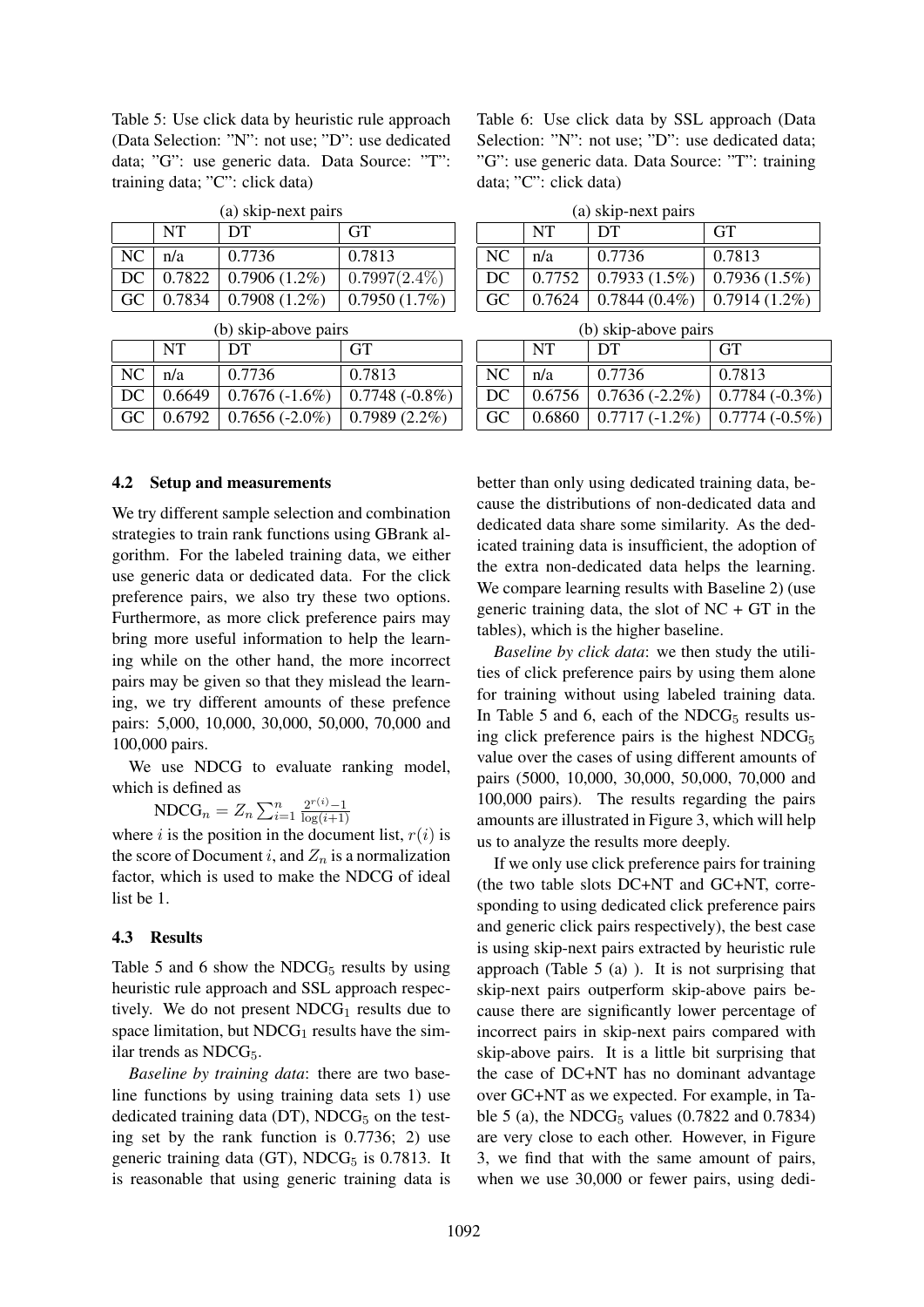

Figure 3: Incorporate different amounts of skipnext pairs by heuristic rule approach with generic training data.



Figure 4: The effects of using different combining weights. Skip-next pairs by heuristic rule approach are combined with generic training data.

cated click pairs alone is always better than using generic click pairs alone. With more click pairs being used  $(> 30,000)$ , the noise rates become higher in the pairs, which makes the distribution factor less important.

*Combine training data and click data*: we compare the four table slots, DC+DT, GC+DT, DC+GT, GC+GT, in Table 5 and 6, and there are quite a few interesting observations:

1) *Skip-next vs. skip-above*: overall, incorporating skip-next pairs with training data is better than incorporating skip-above pairs, due to the reason that there are more incorrect pairs in skip-above pairs, which may mislead the learning. The only exception is the slot GC+GT in Table 5 (b), whose  $NDCG<sub>5</sub>$  improvement is as high as 2.2%. We further track this result, and find that this is the case by using only 5,000 generic skip-above pairs. The noise rate of these 5,000 pairs is low because they have the highest pair extraction confidence values. At the same time, these 5,000 pairs may provide good complementary signals to the generic training data, so that the learning result is good. However, in general, skip-next pairs have better utilities than skip-above pairs.

2) *Dedicated training data vs. generic training data*: using generic training data is generally better than only using dedicated training data. If training data is insufficient, the extra non-dedicated data provides useful information for relevance pattern learning, and the distribution dissimilarity between dedicated data and nondedicated data is not the most important factor.

3) *Dedicated click data vs. generic click data*: using dedicated click data is more effective than using generic click data. From Figure 3, we observe that when 30,000 or fewer pairs are incorporated into training data, using dedicate click pairs is always better than using generic click pairs.



Figure 5: The effects of using different margin values for click preference pairs. Skip-next pairs by heuristic rule approach are incorporated with generic training data.

4) *Heuristic rule approach vs. SSL approach*: the preference pairs extracted by heuristic rule approach have better utilities than those extracted by SSL approach.

5) *GBrank parameters for combining training data and click pairs*: the relative weight w for combining training data and click pairs in (2) may also affect rank function learning. Figure 4 shows the effects of using different combining weights,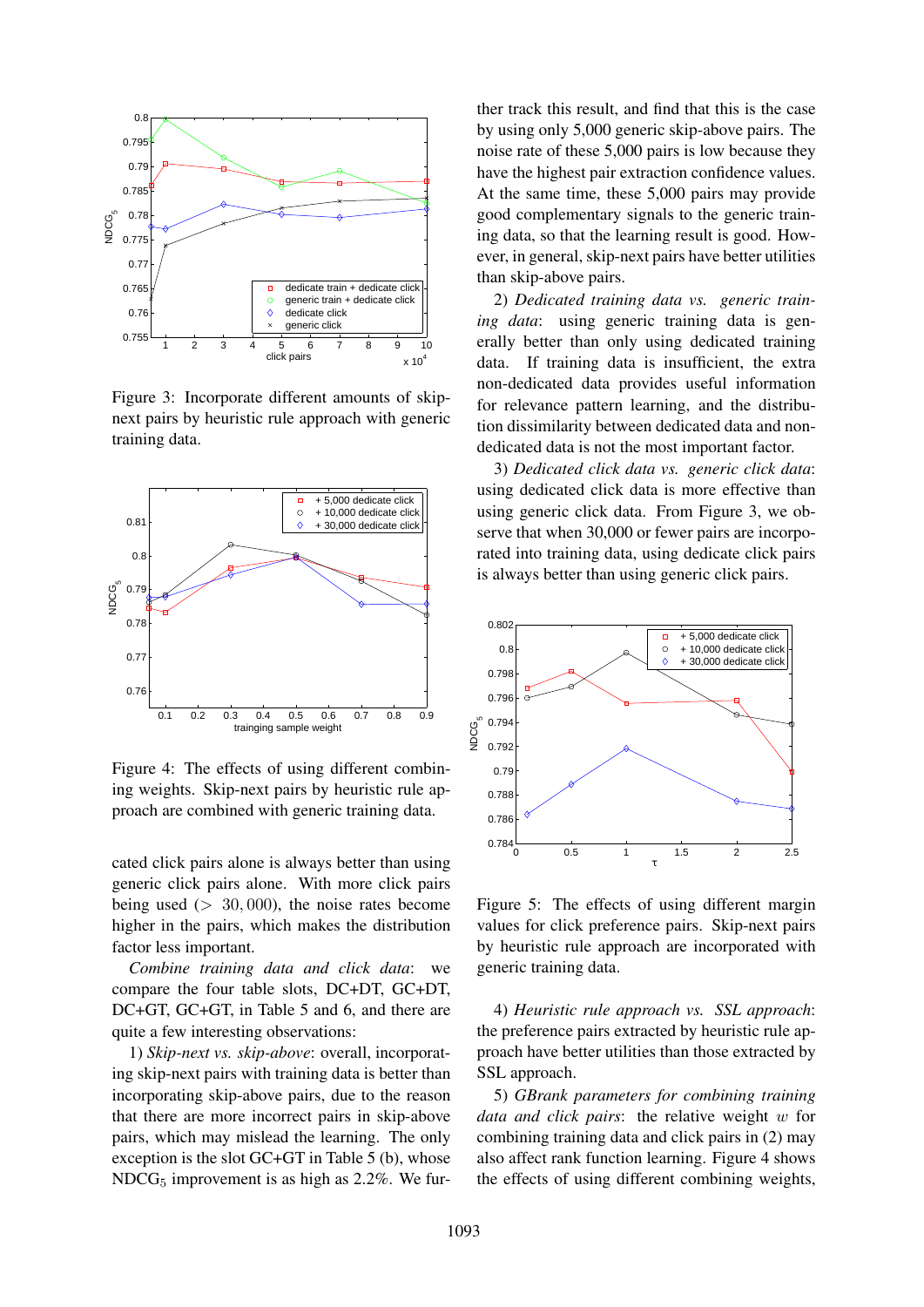for which skip-next pairs by heuristic rule approach are combined with generic training data. We observe that neither over-weighting training data or over-weighting click pairs yields good results while the two data sources are best exploited at certain weight values when there is good balance between them. Another concern is the appropriate margin value  $\tau$  for the click pairs in (2). Figure 5 shows that  $\tau = 1$  consistently yields good learning results, which suggests us that click pair provides good information at  $\tau = 1$ .

## 4.4 Discussions

we have defactorized the related approaches for exploiting click data to improve task-specific rank learning. The utility of click preference pairs depends on the following factors:

1) Data distribution: if click pairs have good quality, we should use dedicated click pairs instead of generic click pairs, so that the samples for training have similar distribution to the task of task-specific ranking.

2) The amount of dedicated training data: the more dedicated training data, the more reliable the task-specific rank function is; thus, the less room for learning improvement using click data. For the case in the experiment that dedicated training is insufficient, the non-dedicated training data can also help the learning as non-dedicated training data share relevance pattern similarity with the dedicated data distribution.

3) The quality of click pairs: if we can extract large amount of high-quality click pairs, the learning improvement will be significant. For example, as shown in Figure 3, at the early stage with fewer click pairs (5,000 and 10,000 pairs) being combined with training data, the learning improvement is best. With more click pairs are used, the noise rate in the click pairs becomes higher so that the learning misleading factor is more important than information complementary factor. Thus, it is important to improve the reliability of the click pairs.

4) The utility of click pairs: by our study, the quality of click pairs extracted by SSL approach is comparable to those extracted by heuristic rule approach. The possible reason that heuristic-rulebased click pairs can bring more benefit is that these pairs provide more complementary information compared with SSL approach. As the methodologies of these two click data extraction approaches are totally different, in future we will explore the concrete reason that causes such utility difference.

# 5 Conclusions

By empirically exploring the related factors in utilizing click-through data to improve dedicated model learning for task-specific ranking, we have better understood the principles of using click preference pairs appropriately, which is important for the real-world applications in commercial search engines as using click data can significantly save human labeling costs and makes rank function learning more efficient. In the case that dedicated training data is limited, while nondedicated training data is helpful, using dedicated skip-next pairs is the most effective way to further improve the learning. Heuristic rule approach provides more useful click pairs compared with sequential supervised learning approach. The quality of click pairs is critical for the efficacy of the approach. Therefore, an interesting topic is how to further reduce the inconsistency between skipabove pairs and human labeling so that such data may also be useful for task-specific ranking.